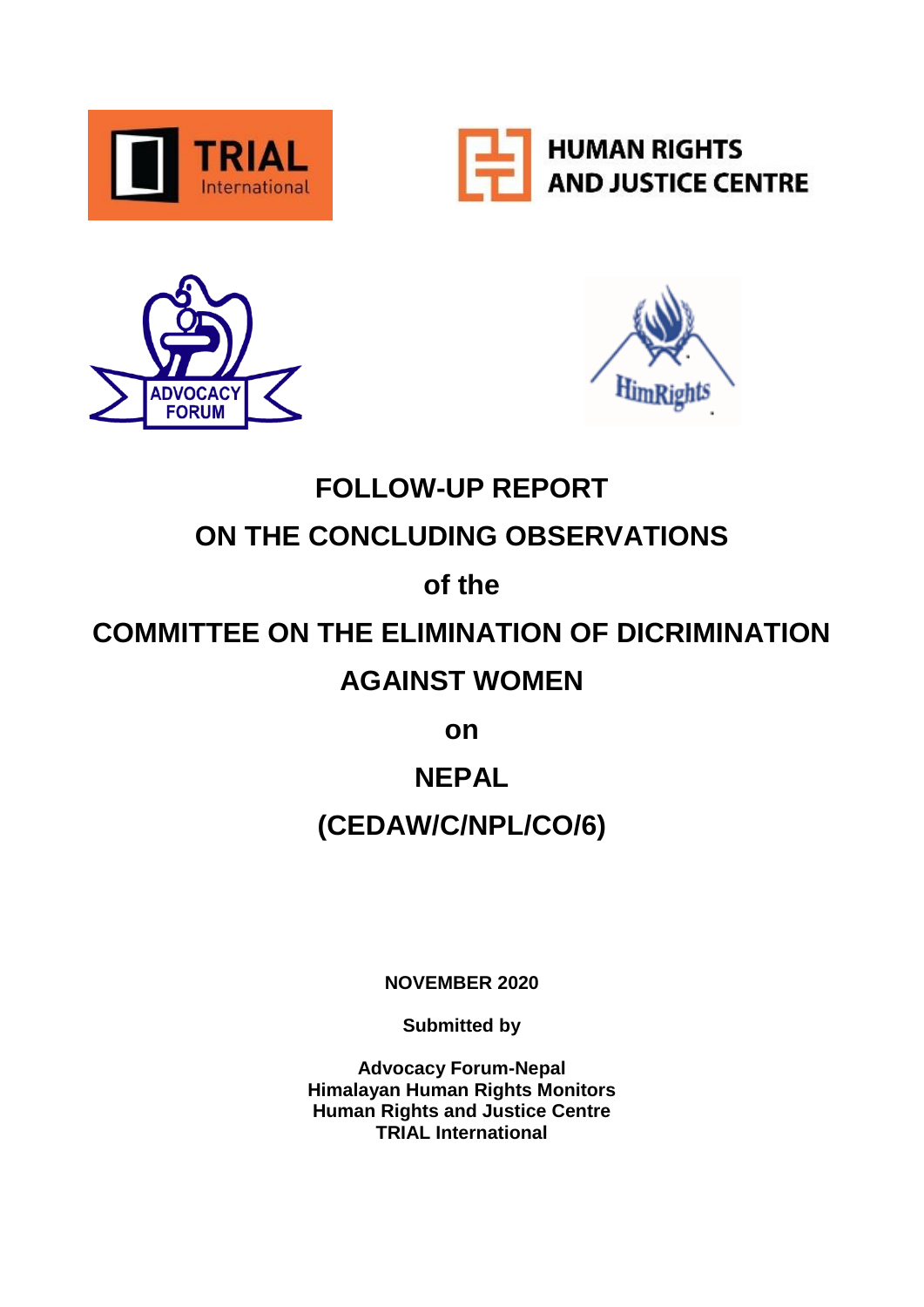#### **I. Introduction**

- 1. On 9 November 2018, the Committee on the Elimination of Discrimination against Women (hereinafter, "the Committee") issued its concluding observations on the 6<sup>th</sup> periodic report submitted by Nepal,<sup>1</sup> and requested the State party to provide, within two years (i.e. by 9 November 2020), written information on the steps taken to implement certain recommendations.
- 2. Advocacy Forum-Nepal (hereinafter, "AF"), Himalayan Human Rights Monitors (hereinafter, 'HimRights'), the Human Rights and Justice Centre (hereinafter, "the HRJC") and TRIAL International submit this follow-up report to provide information to the Committee on the progress (or lack thereof) with regard to the implementation of some of the recommendations included in its concluding observations.
- 3. The organisations submitting this follow-up report are aware that the Committee requested to receive information concerning the recommendations contained respectively in paras.  $31(a)$ -(b) and  $43(b)$ -(c),<sup>2</sup> concerning nationality<sup>3</sup> and discriminatory laws in marriage and family. They are also conscious that, pursuant to the Committee's guidelines on the submission of follow-up reports by NGOs, the latter are expected to submit information four weeks before the beginning of the session during which the State party's follow-up report is scheduled to be assessed.
- 4. At the time of writing, to the knowledge of the organisations submitting this follow-up report, the State party has not yet submitted its follow-up report and the Committee has only indicated "February 2021" as tentative date for the assessment of Nepal for follow-up purposes. Notwithstanding, the four organisations subscribing the present report consider that, two years after the adoption of the concluding observations, it is worth providing information on the implementation – or lack thereof – of some of the Committee's recommendations that are directly related to their field of work and expertise, namely: the application of **statute of limitations** on the registration of cases of sexual violence;<sup>4</sup> the flawed criminal legislation concerning rape and

 $\overline{1}$ <sup>1</sup> Committee on the Elimination of Discrimination against Women (CEDAW), *Concluding Observations on Nepal*, UN Doc. CEDAW/C/NPL/CO/6 of 9 November 2018.

<sup>2</sup> *Ibid*., para. 51.

<sup>3</sup> *Infra*, paras. 31-35. 4

*Ibid*., para. 11(c).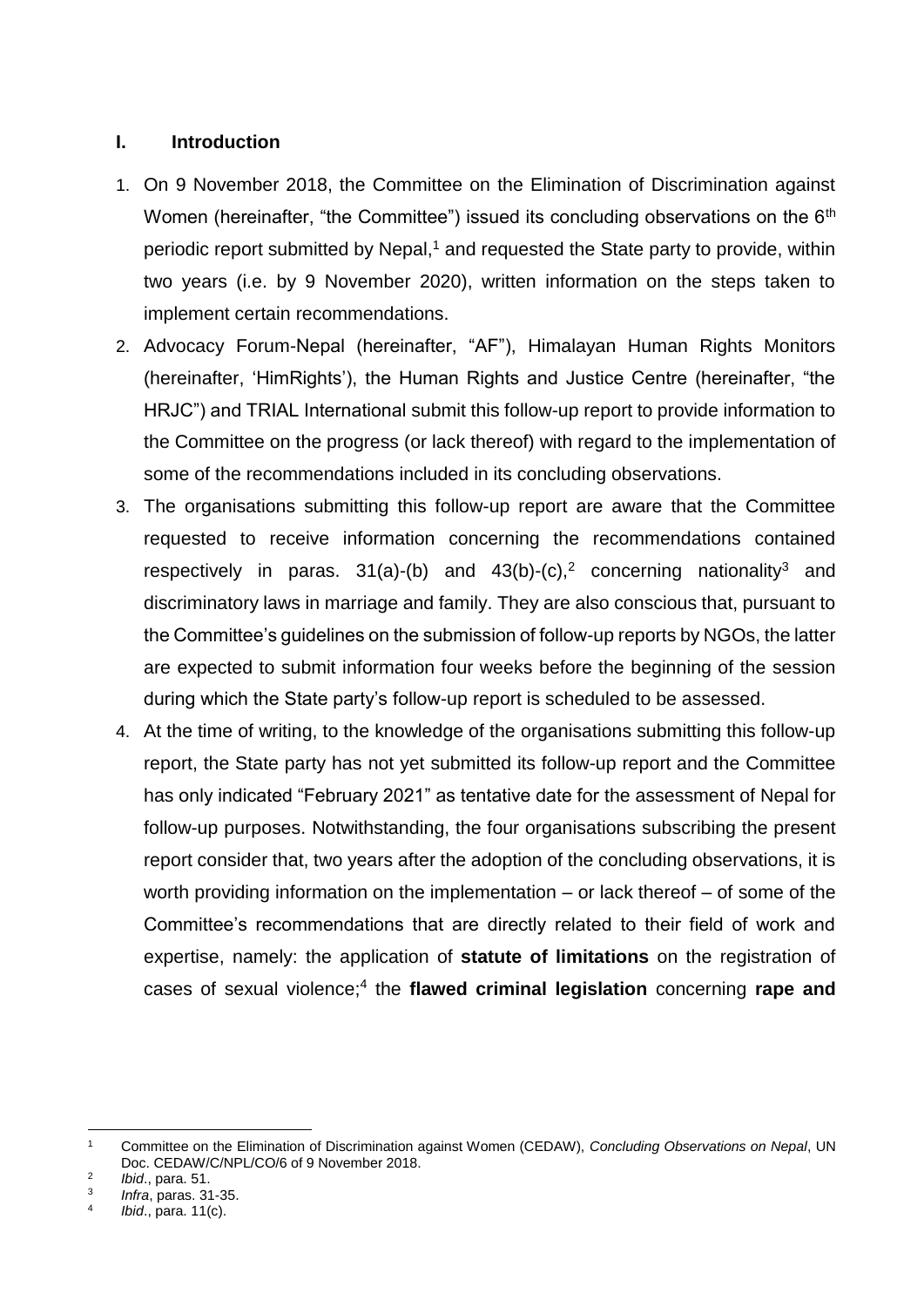**other forms of sexual violence**;<sup>5</sup> the **flawed transitional justice process**;<sup>6</sup> and the existing **loopholes in the draft legislation on citizenship**. 7

5. **None of the Committee's recommendations concerning the matters at stake has been implemented two years after the concluding observations were adopted.** The organisations subscribing this report consider that this is illustrative of the State party's lack of political will and commitment to human rights and the rule of law and to abide by its international obligations and should be duly taken into account by the Committee when conducting its follow-up assessment. The exclusion of other subjects from the present follow-up report does not imply by any means that the subscribing organisations find that Nepal fully complies with all its obligations under the Convention on the Elimination of All Forms of Discrimination against Women (hereinafter: "the Convention") or that it has implemented all the other recommendations contained in the concluding observations adopted by the Committee in 2018. Bearing this in mind, the organisations submitting this report respectfully call on the Committee to take this follow-up report into account if indeed it will conduct its follow-up assessment of Nepal in February 2021. Nevertheless, the organisations also reserve themselves the right to submit additional follow-up information when the Committee will indeed confirm the date for the assessment of the State party's report.

### **II. The Application of the Statute of Limitations on the Registration of Cases of Sexual Violence and Ongoing Impunity for Conflict-Related Sexual Violence**

6. In its concluding observations, the Committee expressed its concern because "the statute of limitations, which provides for a period of one year to file cases of rape and other forms of sexual violence, fails to take into account the stigma that women and girls face when reporting cases of sexual and gender-based crimes, and therefore, fosters impunity for such crimes".<sup>8</sup> Accordingly, it recommended Nepal to **repeal the statute of limitations provision** on the registration of cases of sexual violence in all contexts to ensure effective access for women to justice for the crime of rape and other sexual violence offences.

<sup>-&</sup>lt;br>5 *Ibid*., para. 21(c).

<sup>6</sup> *Ibid*., para. 23(a)-(c). 7

*Ibid*., para. 31 (a)-(b).

<sup>8</sup> *Ibid*., para. 10(c).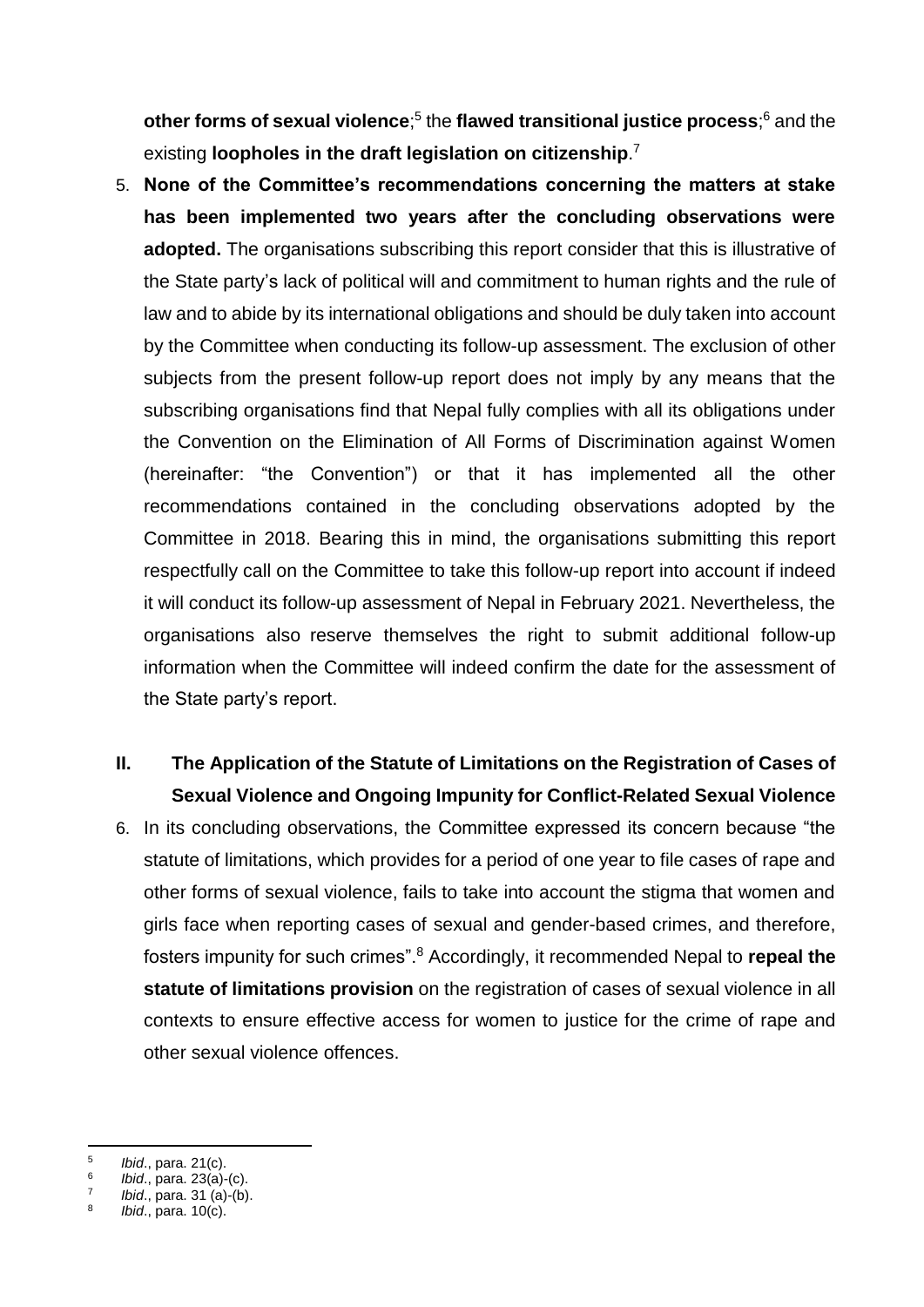- 7. It is noteworthy that **the Committee had already issued an almost identical recommendation in its previous concluding observations on Nepal**. <sup>9</sup> Moreover, since November 2018, the same recommendation was issued by other international human rights mechanisms, including the Human Rights Committee<sup>10</sup> and the Special Rapporteur on Violence against Women, its Causes and Consequences.<sup>11</sup>
- 8. However, at the time of writing, the **applicable provisions have not been amended nor has any corresponding legislation been initiated or enacted**, thus showing an evident and ongoing lack of will of the State party to abide by its international obligations pursuant to international human rights law.
- 9. At present, the statute of limitations on the registration of cases of sexual violence remains **one year** pursuant to Sect. 229 (2) of the Penal (Code) Act (*Muluki Foujdaari Samhita, 2074 BS* - The National Penal (Code) Act, 2017, entered into force on 17 August 2018). The **situation of women victims of rape or other forms of sexual violence during the internal armed conflict (1996-2006) is even worse**, provided that the Penal (Code) Act does not apply retroactively and therefore their complaints are considered **time-barred**. This makes access to justice impossible for thousands of women who were subjected to rape or other forms of sexual violence during the conflict,<sup>12</sup> while **perpetrators enjoy impunity**.
- 10. Accordingly, the Committee's recommendation in para. 11(c) of the concluding observations must be regarded as **non-implemented**.
- 11. Moreover, the subscribing organisations wish to inform the Committee that the government of Nepal presented a draft of the National Action Plan II(NAP-II)<sup>13</sup> for the implementation of UN Security Council Resolutions 1325 and 1820. The draft NAP-II enshrines the strategic objective of women participation,<sup>14</sup> security and prevention,<sup>15</sup> and relief and recovery of the women<sup>16</sup> including the victims of conflictrelated sexual violence and other conflict-affected women. Although this a welcome step from the government of Nepal, the **draft NAP-II does not include an objective reflecting the responsibility of the State to put an end to impunity and**

 $\mathbf{9}$ <sup>9</sup> CEDAW, *Concluding Observations on Nepal*, UN Doc. CEDAW/C/NPL/4-5 of 29 July 2011, para. 20(c).

<sup>10</sup> Human Rights Committee (HRC), Case *Fulmati Nyaya* v. *Nepal*, views of 18 March 2019, paras. 7.9 and 9.v.

<sup>11</sup> Special Rapporteur on Violence against Women, its Causes and Consequences, *Report on Country Visit to Nepal*, UN Doc. A/HRC/41/42/Add.2 of 19 June 2019, para. 59. Hereinafter, "Report of the Special Rapporteur on her Country-Visit to Nepal".

<sup>&</sup>lt;sup>12</sup> *Infra*, paras. 16-17 and 30.

Second National Action Plan (NAP-II), available at [https://moha.gov.np/en/post/second-national-action-plan-nap-ii](https://moha.gov.np/en/post/second-national-action-plan-nap-ii-preliminary-draft)[preliminary-draft](https://moha.gov.np/en/post/second-national-action-plan-nap-ii-preliminary-draft) (Nepali version).

<sup>14</sup> *Ibid.*, Objective 1 of the NAP-II.

<sup>&</sup>lt;sup>15</sup> *Ibid.*, Objective 2 of NAP-II.<br><sup>16</sup> *Ibid.* Objective 3 of NAP II.

*Ibid.*, Objective 3 of NAP-II.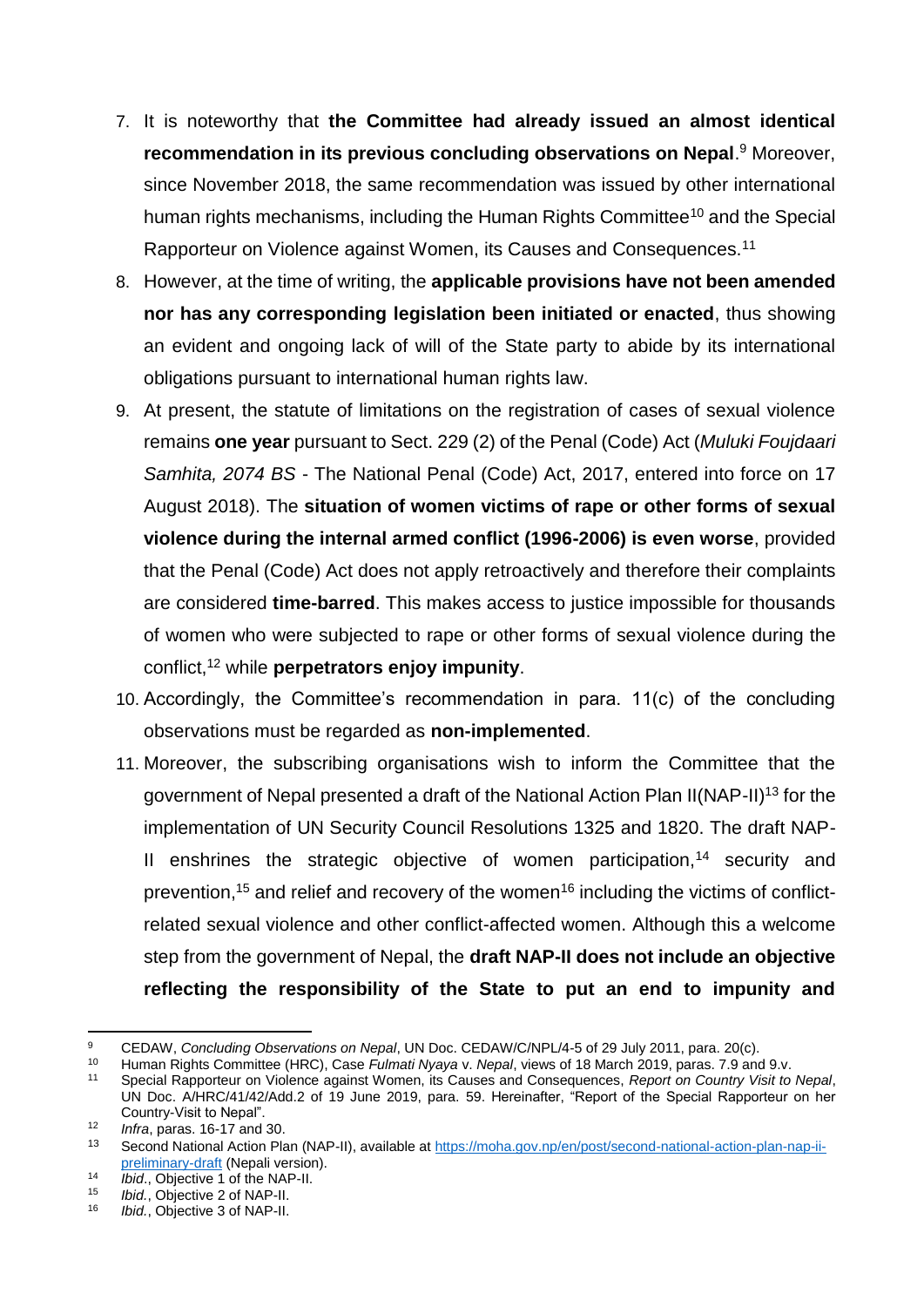**prosecution of those responsible for crimes relating to sexual or other violence against women and girls** and this, coupled with the described flaws of the legislation, fails to address the grave existing accountability gap. Bearing in mind that, once passed by the government, the NAP-II will be implemented over the next three years, it is important that the **final version of the NAP-II is amended and brought in line with Nepal's international undertakings**.

12. Finally, in October 2020, the National Human Rights Commission (hereinafter, "NHRC") published a report whereby the level of implementation of its recommendations over the past 20 years is assessed (notably, 49,12% of the recommendations remains unimplemented and 37,24% have been implemented only partially).<sup>17</sup> The NHRC explicitly **criticised the fact that the National Penal (Code) Act does not adequately address crimes committed during the conflict**, thus leaving victims without access to justice.<sup>18</sup> The report also contains the **name of 268 individuals implicated in the commission of gross human rights violations, including rape** or other forms of sexual violence, during the conflict. All of these individuals are **enjoying impunity** and it is unclear if and how Nepalese authorities are planning to eventually take action in this regard through the adequate channels and not by merely referring the issue to the flawed transitional justice process.<sup>19</sup> It is essential that the NHRC's recommendations are completely implemented without any further delay, pursuant to the applicable law.

### **III. The Flawed Legislation concerning Rape and other Forms of Sexual Violence**

13. In its concluding observations, the Committee noted with concern "the restrictive definition of rape in the Penal Code, the absence of provisions on war crimes in the legislation of the State party and the lack of concrete measures to prevent sexual violence, including rape and forced abortion".<sup>20</sup> Hence, it recommended Nepal to **amend provisions of the Penal Code** so that sexual violence, including rape and forced abortion, is **recognised as a form of torture** and bring the definition of rape into line with the Rome Statute of the International Criminal Court.

<sup>-</sup><sup>17</sup> National Human Rights Commission,*20 years of the Commission- Recommendations of the Commission and their implementation status*, October 2020 available at [https://www.nhrcnepal.org/nhrc\\_new/doc/newsletter/Inner\\_20\\_Years\\_Book\\_2077\\_Final\\_CT](https://www.nhrcnepal.org/nhrc_new/doc/newsletter/Inner_20_Years_Book_2077_Final_CTP_NHRC.pdf) (Nepali version).

<sup>18</sup> *Ibid.*, p. 61.

<sup>&</sup>lt;sup>19</sup> *Infra*, Section III.<br><sup>20</sup> CEDAM Conclu

<sup>20</sup> CEDAW, *Concluding Observations on Nepal*, *supra* note 1, para. 20(c).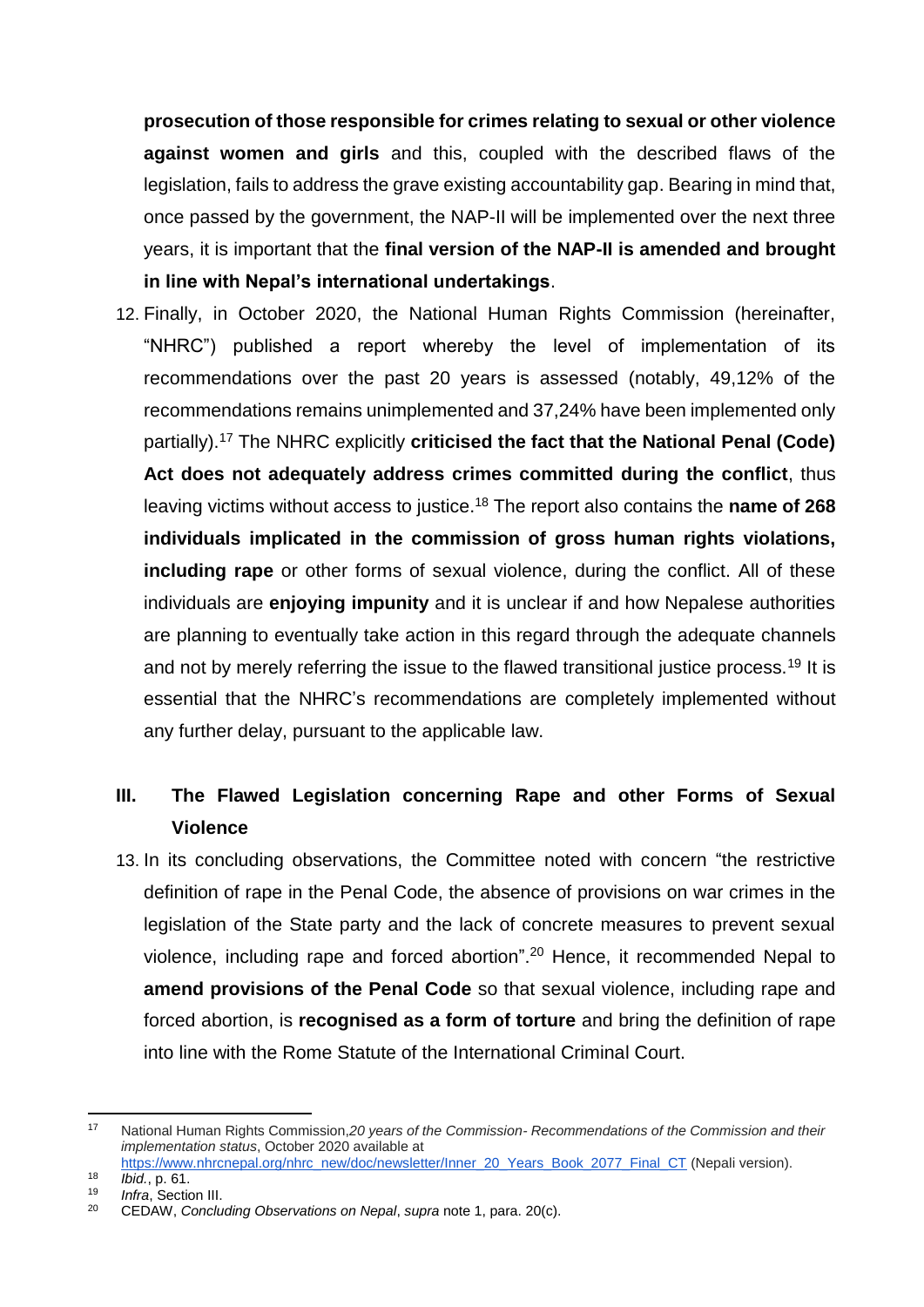- 14. The Special Rapporteur on Violence against Women, its Causes and Consequences formulated the same recommendation in the report issued after her visit to Nepal.<sup>21</sup>
- 15. However, two years after the adoption of the Committee's concluding observations**, Nepal has not undertaken any initiative to amend the pertinent criminal legislation** and the corresponding recommendation must therefore be regarded as **non-implemented**.
- 16. The applicable **Nepalese criminal legislation remains at odds with international law**. Firstly, it does not codify war crimes and crimes against humanity. Secondly, Sect. 219 of the National Penal (Code) Act defines rape as *"a man has sexual intercourse with a woman without her consent or with a girl child below the age of eighteen years with her consent."* This definition is insufficient as it does not provide for other victims of rape, such as a man, a male child, or a transgender person. It also eliminates the possibility of a woman being the perpetrator of the crime of rape. Furthermore, the penetration of the anus of the victim by objects other than the penis is not acknowledged in the domestic legal framework. Moreover, Sect. 221 of the National Penal (Code) Act does not approach sexual violence when committed by State agents as a form of torture.
- 17. Finally, another general problem contributing to impunity besides the flawed criminal legislation, is that of the ongoing **practice of the Police to deny the registration of a formal complaint (after rejecting the registration of a First Information Report)**, that is the only way to trigger an investigation pursuant to Nepalese criminal legislation. In cases involving rape and other forms of sexual violence, after having rejected the registration of the First Information Report, the **Police arranges a forced reconciliation between victims of sexual violence and alleged perpetrators**, often with the mediation and under the supervision of the so-called Panchayats (i.e. local leaders) and political leaders, including the elected government representatives. This process, which is not regulated by any legal provision, **puts victims under threat and duress**. After the outbreak of COVID-19, there has been a surge in these instances.<sup>22</sup>

#### **III. The Flawed Transitional Justice Process**

 $21$ <sup>21</sup> Report of the Special Rapporteur on her Country-Visit to Nepal, paras. 35 and 83(d).<br><sup>22</sup> See among others, http://insesepline.org/pr/noughigtim.com/paras. 35 and 83(d).

See, among others, [http://inseconline.org/en/news/victim-accuses-police-of-not-registering-complaint-against-rape](http://inseconline.org/en/news/victim-accuses-police-of-not-registering-complaint-against-rape-case/)[case/;](http://inseconline.org/en/news/victim-accuses-police-of-not-registering-complaint-against-rape-case/) and [https://myrepublica.nagariknetwork.com/news/rape-victim-in-saptari-commits-suicide-after-villagers-stop](https://myrepublica.nagariknetwork.com/news/rape-victim-in-saptari-commits-suicide-after-villagers-stop-her-from-filing-a-case-with-police/)[her-from-filing-a-case-with-police/.](https://myrepublica.nagariknetwork.com/news/rape-victim-in-saptari-commits-suicide-after-villagers-stop-her-from-filing-a-case-with-police/)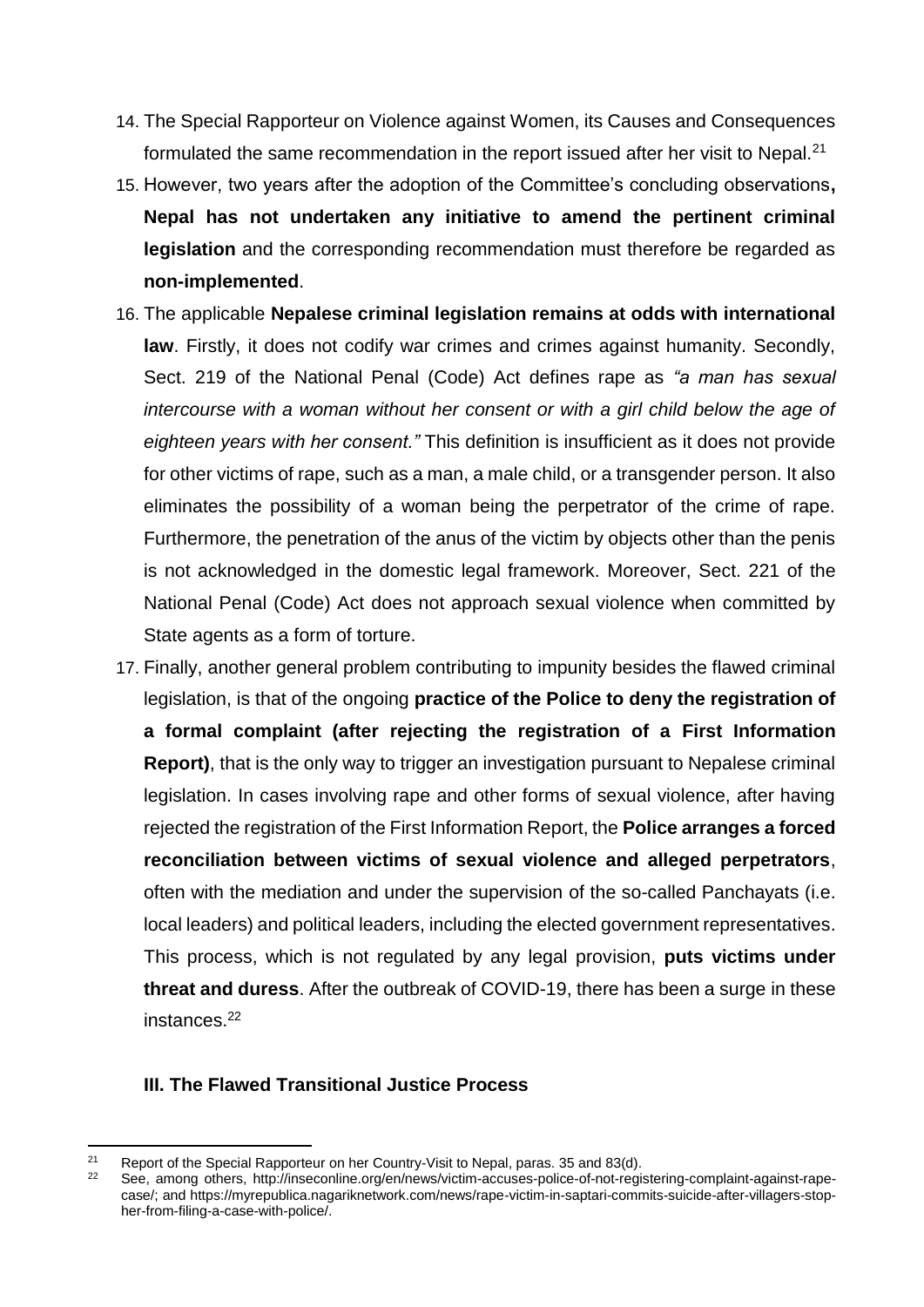- 18. In its concluding observations, the Committee expressed concern because "a) the fact that the draft bill to amend the Truth and Reconciliation Commission Act impedes legal action for claims relating to sexual and gender-based violence, including as a war crime and a crime against humanity, owing to the exclusion of the applicability of criminal law legislation with regard to offences committed during the armed conflict that occurred between 1996 and 2006; the lack of definitions of those crimes; the imposition of additional requirements for their prosecution; the substantial reduction in the length of sentences, leaving them disproportionate to the gravity of the crime; the suspension of ongoing criminal investigations; and provisions allowing for amnesty and reconciliation; (b) The lack of independence of the Commissioners and insufficient resource allocation to the Commissions, which prevent the advancement of the peace process; (c) The fact that women and girls who are victims of the armed conflict, including widows, family members of disappeared persons and victims of rape and other forms of sexual violence, do not benefit from interim relief or full reparations; including widows, family members of disappeared persons and victims of rape and other forms of sexual violence, do not benefit from interim relief or full reparations". 23
- 19. In the light of the above, the Committee recommended Nepal to remove the statute of limitations for filing cases relating to sexual violence perpetrated during the conflict; bring the Truth and Reconciliation Commission Act in line with its obligations under international law, in consultation with civil society and victims, taking into account the ruling of the Supreme Court of 26 February 2015 and international standards, and ensuring the integration of a gender perspective in the Act; ensure the independence and impartiality of the commissioners and allocate adequate human, technical and financial resources for the two Commissions; and guarantee access for women and girls who are victims of the armed conflict to interim relief and full and effective reparations, including restitution, compensation, rehabilitation and guarantees of non-recurrence.<sup>24</sup>
- 20. On her part, the Special Rapporteur on Violence against Women, its Causes and Consequences echoed almost identical recommendations in the report issued after her visit to Nepal.<sup>25</sup>

<sup>23</sup> <sup>23</sup> CEDAW, *Concluding Observations on Nepal*, *supra* note 1, para. 22 (a)-(c).

 $^{24}$  *Ibid.*, para. 23 (a)-(c).<br> $^{25}$  **Bonet of the Special** 

<sup>25</sup> Report of the Special Rapporteur on her Country-Visit to Nepal, paras. 57-58 and 83.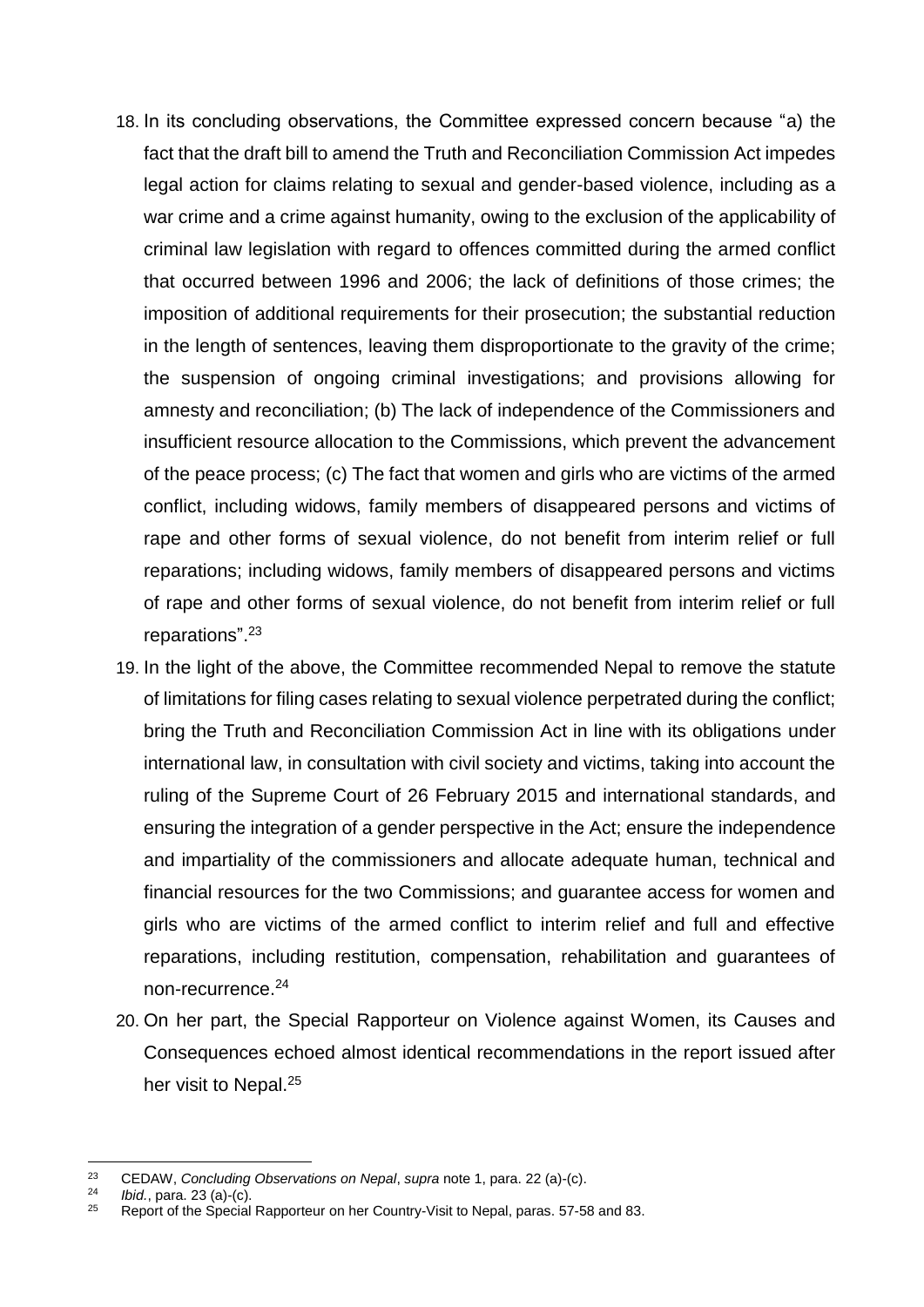- 21. Two years after the Committee issued its concluding observations and the corresponding recommendations, and notwithstanding the case law of the Supreme Court of Nepal and the unanimous calls issued by international human rights mechanisms, **Nepal has not implemented any of the Committee's recommendations concerning transitional justice** and continues violating the fundamental rights of, among others, thousands of women victims of rape or other forms of sexual violence during the conflict. It is noteworthy that the situation of these women has further deteriorated due to the outbreak of COVID-19 and therefore the lack of support and redress for past harm is imposing an even heavier toll on them.
- 22. Pursuant to the Act on Commission on Investigation of Disappeared Persons, Truth and Reconciliation, 2014 (hereinafter, "the TRC Act"), in February 2015, two transitional justice bodies were eventually established, namely the Truth and Reconciliation Commission (hereinafter, "TRC") and the Commission on Investigation of Enforced Disappearance of Persons (hereinafter, "CIEDP"). Each commission was entrusted with a two-year mandate, which has been extended already multiple times.
- 23. In February 2015, the Supreme Court of Nepal issued a decision whereby it declared several provisions of the TRC Act unconstitutional and at odds with Nepal's international obligations. The Supreme Court directed the government to amend and make them consistent with its international undertakings. In subsequent rulings, the Supreme Court reaffirmed the existence of serious loopholes in the legislative framework on transitional justice. Among others, the provisions that would allow amnesties for crimes under international law and gross human rights violations were the source of special concern, together with the lack of adequate guarantees of the independence and impartiality of the two commissions.
- 24. Notwithstanding the Supreme Court's clear orders, **the legislative framework regulating the functioning of the two commissions has not been amended and they collected complaints based on such flawed mandate**. 26
- 25. The TRC registered more than 60,000 complaints of gross human rights violations and the CIEDP received more than 3,000 complaints of enforced disappearance. The registration of complaints was conducted in the absence of an adequate witness protection programme and lacking technical knowledge and expertise. The commissions only launched some preliminary investigations, but the lack of

 $26$ <sup>26</sup> See [http://advocacyforum.org/press-statement/2017/02/EnglishVersion-](http://advocacyforum.org/press-statement/2017/02/EnglishVersion-VicitmsandHRpositionPaper_Feb2_20171.pdf)[VicitmsandHRpositionPaper\\_Feb2\\_20171.pdf.](http://advocacyforum.org/press-statement/2017/02/EnglishVersion-VicitmsandHRpositionPaper_Feb2_20171.pdf)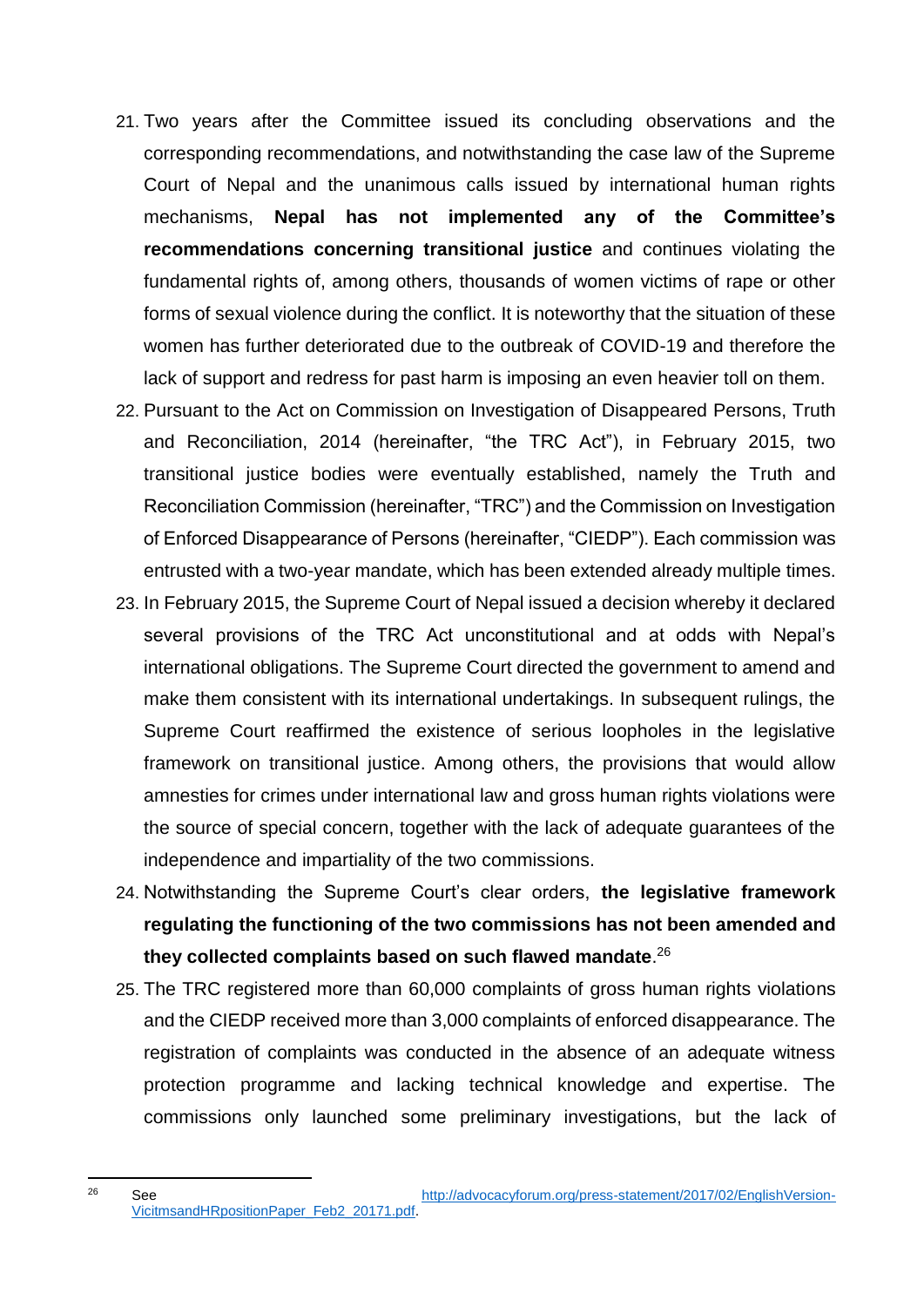competence and political will made it impossible to obtain any meaningful result. Their mandate expired before they could come up with any findings in a single case, publish a final report on the outcome of their work, or grant redress to victims.

- 26. In February 2019, the mandate of the two commissions was extended a third time (i.e. until February 2020). However, throughout the entire year 2019, Nepal failed to amend the underlying legislative framework and to appoint new commissioners, *de facto* paralysing the transitional justice process.
- 27. After a whole year of inactivity, in the proximity of a further expiry of the mandate, in January 2020, the government announced its intention to appoint new commissioners at the end of a rushed and secretive and politically driven process, thus causing outrage among victims' groups, who consider that the provincial consultations convened for such purpose on 13 January 2020 and lasted only 3 hours are a mockery in the face of their suffering and that the appointments are clearly politicised, thus undermining their trust vis-à-vis the entire process.<sup>27</sup>
- 28. Notwithstanding, on 27 January 2020, the Cabinet of Ministers decided to extend the mandate of the two commissions for one more year (i.e. until February 2021). Although the mandate has formally been renewed of the mandate, this is unlikely to produce any meaningful results, until the legislative framework regulating their mandate remains at odds with international law; the process of selection and appointment of the commissioners is not transparent, consultative and not politicized; and the commissions are provided with adequate technical expertise and resources.<sup>28</sup>
- 29. On 27 April 2020, the Supreme Court of Nepal rejected a petition previously lodged by the government of Nepal, seeking the review of the 2015 ruling against amnesties for grave conflict-era crimes, including rape or other forms of sexual violence. The rejection of the government's petition is certainly a positive signal from the Nepalese judiciary, but until the relevant legislation is not amended, the State party will continue breaching its international obligations.
- 30. At the time of writing, not only **transitional justice legislation has not been amended and the commissions' mandate and composition hence remains seriously flawed and lacking credibility**, but also **any complaint concerning rape**

-

<sup>27</sup> See http://advocacyforum.org/downloads/pdf/publications/tj/briefing-paper-on-tj-consultation-february-2020.pdf.<br>28 See http://www.edvesepreterum.org/downloads/pdf/prese.etstamert/2020/victime.public.enneel.ta.the.govern

See http://www.advocacyforum.org/downloads/pdf/press-statement/2020/victims-public-appeal-to-the-government-<br>idd-30-august-2020.pdf; and http://www.advocacyforum.org/downloads/pdf/press-statement/2020/joint-press[http://www.advocacyforum.org/downloads/pdf/press-statement/2020/joint-press](http://www.advocacyforum.org/downloads/pdf/press-statement/2020/joint-press-statement-30-august-idd-2020-english-version.pdf)[statement-30-august-idd-2020-english-version.pdf.](http://www.advocacyforum.org/downloads/pdf/press-statement/2020/joint-press-statement-30-august-idd-2020-english-version.pdf)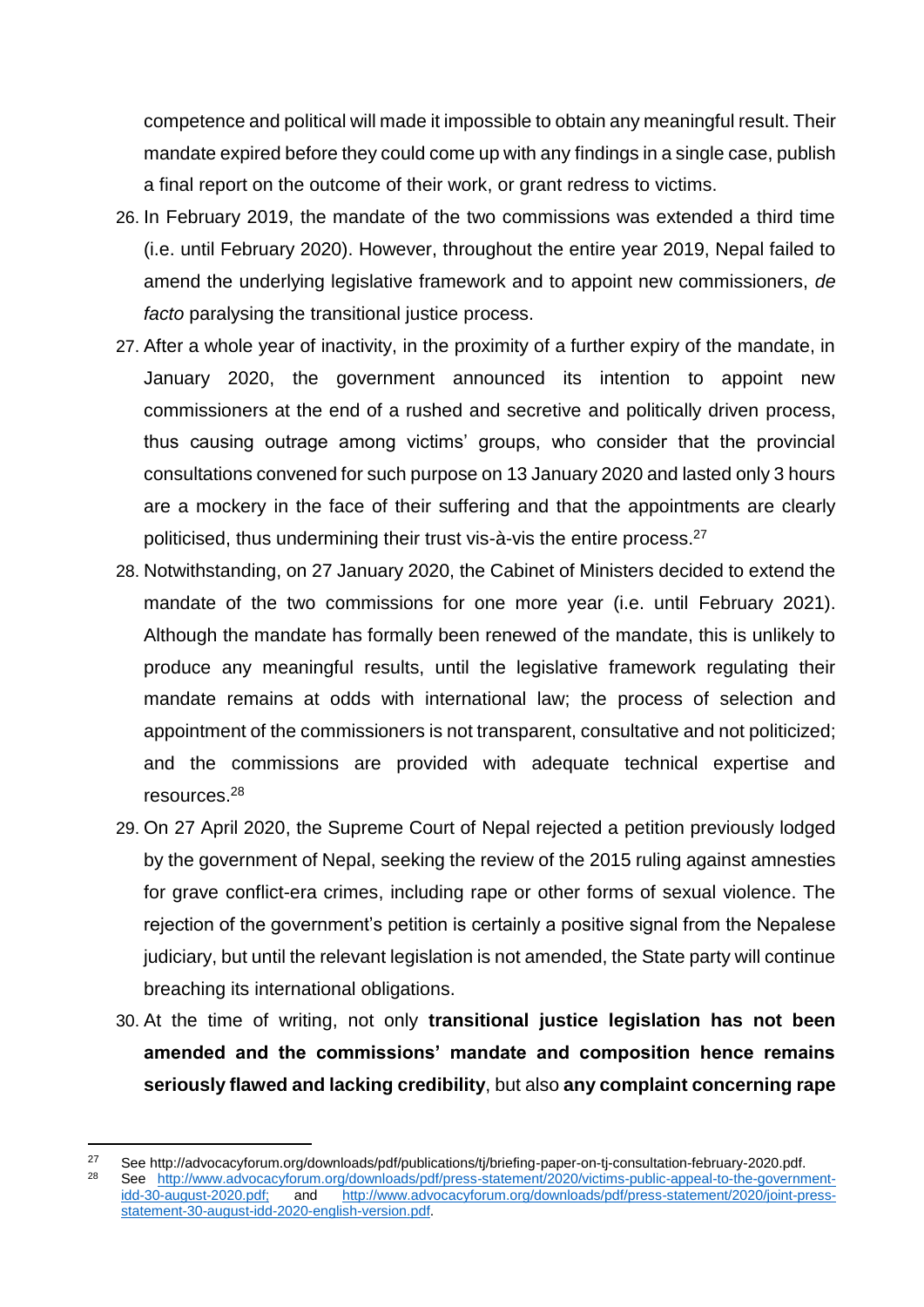**or other forms of sexual violence committed during the conflict is declared time-barred**, <sup>29</sup> and **thousands of women have not received interim relief nor integral reparations for the harm suffered**.

#### **IV. The Loopholes in the Draft Legislation on Citizenship**

- 31. In its concluding observations, the Committee requested Nepal to bring its legislation in line with the Convention, among others, by guaranteeing that Nepali women may transmit their nationality to their children, as well as to their foreign spouses, under the same conditions as Nepali men, whether they are in the country or abroad, and removing requirements regarding consent and assistance of the husband or the husband's family and documentation of the whereabouts and identity of the husband.<sup>30</sup>
- 32. **Nepal did not comply with these recommendations** and seems to be going in the **opposite direction**. The Parliamentary Committee on State Affairs and Good Governance passed a bill to amend the Citizenship Act on 21 June 2020. The draft Bill has been presented in the House of Representatives for deliberation and will be discussed in the coming months. The draft Bill contains a provision that requires a foreign woman marrying a Nepali man to wait for 7 years – during which she must be residing continuously in Nepal – for receiving the citizenship. Furthermore, the draft Bill does not incorporate the Committee's recommendation to remove the 15 years' period for foreign men married to Nepali women.
- 33. The draft Bill does not address the issue of statelessness, because children born from a Nepali mother and a foreign father continue to face obstacles in obtaining the Nepali citizenship. Finally, the draft Bill discriminates against sexual minority groups by not recognising their right to self-determination.
- 34. The above-mentioned loopholes, which openly disregard the Committee's recommendations and are the source of grave concern for civil society organisations, <sup>31</sup> have been detected as troublesome also by three Special Procedures (i.e. the Independent Expert on Protection against Violence and Discrimination based on Sexual Orientation and Gender Identity; the Special Rapporteur on Violence against Women, its Causes and Consequences; and the

<sup>29</sup> <sup>29</sup> *Supra*, paras. 6-10.<br><sup>30</sup> CEDAW Concludin

<sup>30</sup> CEDAW, *Concluding Observations on Nepal*, *supra* note 1, para. 31 (a)-(b).

<sup>31</sup> See https://www.upr-info.org/sites/default/files/document/nepal/session\_23\_ november 2015/js9 upr23 npl e main.pdf.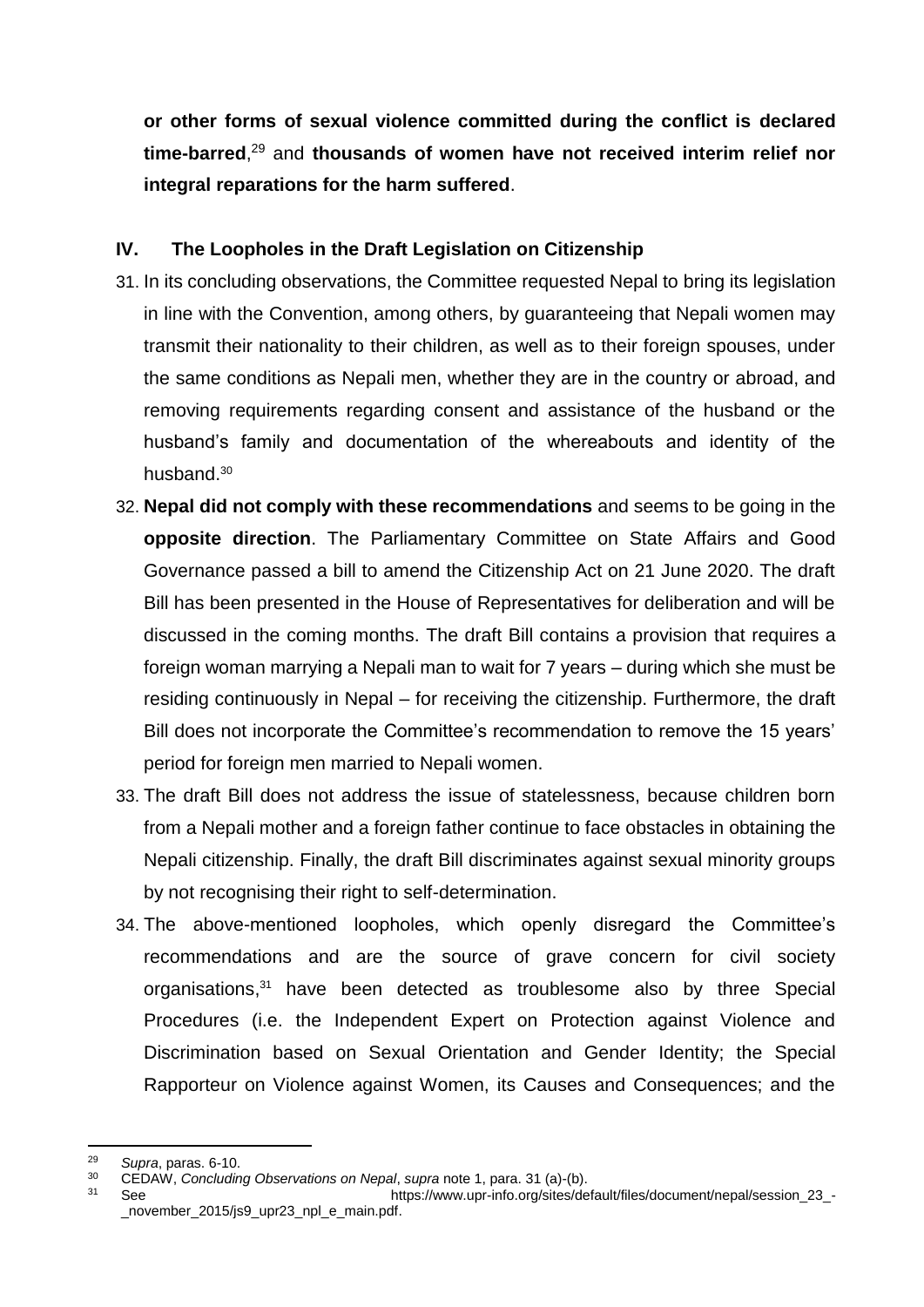Working Group on Discrimination against Women and Girls) that, accordingly, on 21 September 2020, sent a letter to the government of Nepal seeking clarifications on the matter.<sup>32</sup>

35. All in all, the described situation is yet another token of **Nepal's resistance vis-à-vis the recommendations received from international mechanisms** and its disregard for its obligations. The organisations presenting this report respectfully **call on the Committee to acknowledge this grave situation in its follow-up assessment**.

<sup>32</sup> <sup>32</sup> Availabe at https://spcommreports.ohchr.org/TMResultsBase/DownLoadPublicCommunicationFile?gId=25552.